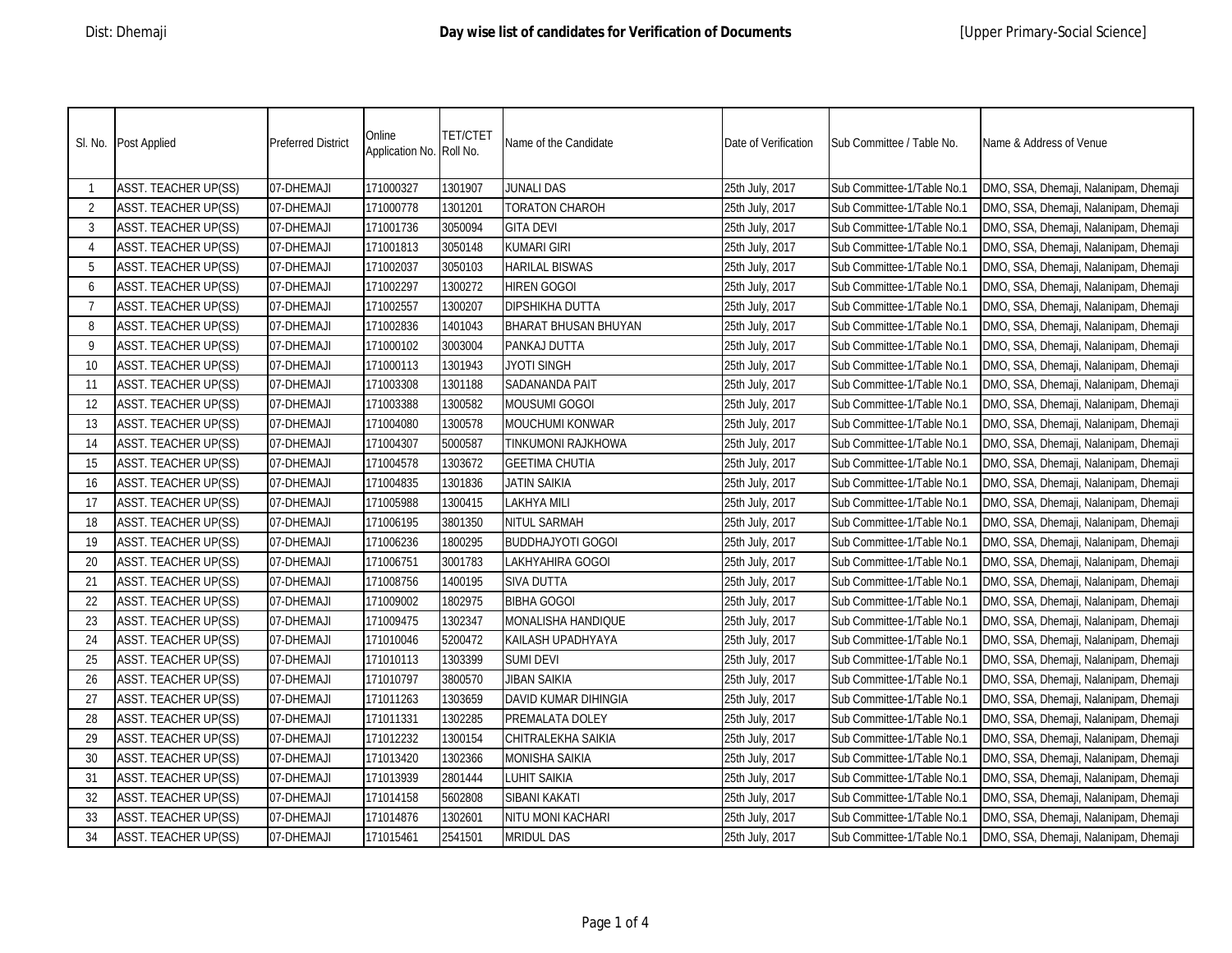|    | SI. No. Post Applied        | <b>Preferred District</b> | Online<br>Application No. Roll No. | <b>TET/CTET</b> | Name of the Candidate    | Date of Verification | Sub Committee / Table No.  | Name & Address of Venue               |
|----|-----------------------------|---------------------------|------------------------------------|-----------------|--------------------------|----------------------|----------------------------|---------------------------------------|
| 35 | <b>ASST. TEACHER UP(SS)</b> | 07-DHEMAJI                | 171015730                          | 3050299         | PUNESWAR NGATEY          | 25th July, 2017      | Sub Committee-1/Table No.1 | DMO, SSA, Dhemaji, Nalanipam, Dhemaji |
| 36 | <b>ASST. TEACHER UP(SS)</b> | 07-DHEMAJI                | 171016283                          | 1300619         | MRS NIJARA GOGOI         | 25th July, 2017      | Sub Committee-1/Table No.1 | DMO, SSA, Dhemaji, Nalanipam, Dhemaji |
| 37 | <b>ASST. TEACHER UP(SS)</b> | 07-DHEMAJI                | 171016999                          | 3900379         | NITUMONI BURAGOHAIN      | 25th July, 2017      | Sub Committee-1/Table No.1 | DMO, SSA, Dhemaji, Nalanipam, Dhemaji |
| 38 | <b>ASST. TEACHER UP(SS)</b> | 07-DHEMAJI                | 171018309                          | 2800861         | <b>DOLIBEZ</b>           | 25th July, 2017      | Sub Committee-1/Table No.1 | DMO, SSA, Dhemaji, Nalanipam, Dhemaji |
| 39 | ASST. TEACHER UP(SS)        | 07-DHEMAJI                | 171018335                          | 3901173         | MANASH JYOTI DUTTA       | 25th July, 2017      | Sub Committee-1/Table No.1 | DMO, SSA, Dhemaji, Nalanipam, Dhemaji |
| 40 | <b>ASST. TEACHER UP(SS)</b> | 07-DHEMAJI                | 171018630                          | 1400045         | DAISY APPUN PEGU REGON   | 25th July, 2017      | Sub Committee-1/Table No.1 | DMO, SSA, Dhemaji, Nalanipam, Dhemaji |
| 41 | ASST. TEACHER UP(SS)        | 07-DHEMAJI                | 171019121                          | 2800363         | NANIMAI KHOUND BORAH     | 25th July, 2017      | Sub Committee-1/Table No.1 | DMO, SSA, Dhemaji, Nalanipam, Dhemaji |
| 42 | ASST. TEACHER UP(SS)        | 07-DHEMAJI                | 171020418                          | 2020693         | <b>DIPAK KUMAR BAKSI</b> | 25th July, 2017      | Sub Committee-1/Table No.1 | DMO, SSA, Dhemaji, Nalanipam, Dhemaji |
| 43 | ASST. TEACHER UP(SS)        | 07-DHEMAJI                | 171021458                          | 1302600         | NITU BORGOHAIN           | 25th July, 2017      | Sub Committee-1/Table No.1 | DMO, SSA, Dhemaji, Nalanipam, Dhemaji |
| 44 | ASST. TEACHER UP(SS)        | 07-DHEMAJI                | 171022176                          | 1303670         | <b>GAJEN PEGU</b>        | 25th July, 2017      | Sub Committee-1/Table No.1 | DMO, SSA, Dhemaji, Nalanipam, Dhemaji |
| 45 | <b>ASST. TEACHER UP(SS)</b> | 07-DHEMAJI                | 171022189                          | 3800247         | <b>BONTI LEKHARU</b>     | 25th July, 2017      | Sub Committee-1/Table No.1 | DMO, SSA, Dhemaji, Nalanipam, Dhemaji |
| 46 | <b>ASST. TEACHER UP(SS)</b> | 07-DHEMAJI                | 171022723                          | 1800143         | <b>BASANTA KR GOGOI</b>  | 25th July, 2017      | Sub Committee-1/Table No.1 | DMO, SSA, Dhemaji, Nalanipam, Dhemaji |
| 47 | <b>ASST. TEACHER UP(SS)</b> | 07-DHEMAJI                | 171022728                          | 3900146         | <b>DULUMONI CHANGMAI</b> | 25th July, 2017      | Sub Committee-1/Table No.1 | DMO, SSA, Dhemaji, Nalanipam, Dhemaji |
| 48 | ASST. TEACHER UP(SS)        | 07-DHEMAJI                | 171023014                          | 1302445         | DIPIKA PHUKAN GOGOI      | 25th July, 2017      | Sub Committee-1/Table No.1 | DMO, SSA, Dhemaji, Nalanipam, Dhemaji |
| 49 | ASST. TEACHER UP(SS)        | 07-DHEMAJI                | 171023063                          | 4800289         | <b>GITANJALI DUTTA</b>   | 25th July, 2017      | Sub Committee-1/Table No.1 | DMO, SSA, Dhemaji, Nalanipam, Dhemaji |
| 50 | <b>ASST. TEACHER UP(SS)</b> | 07-DHEMAJI                | 171023342                          | 3900892         | <b>DIPAK GOHAIN</b>      | 25th July, 2017      | Sub Committee-1/Table No.1 | DMO, SSA, Dhemaji, Nalanipam, Dhemaji |
| 51 | <b>ASST. TEACHER UP(SS)</b> | 07-DHEMAJI                | 171023976                          | 1302091         | LEKHAN UPADHYAYA         | 25th July, 2017      | Sub Committee-1/Table No.1 | DMO, SSA, Dhemaji, Nalanipam, Dhemaji |
| 52 | ASST. TEACHER UP(SS)        | 07-DHEMAJI                | 171025015                          | 1400029         | <b>BHUPEN BARUAH</b>     | 25th July, 2017      | Sub Committee-1/Table No.1 | DMO, SSA, Dhemaji, Nalanipam, Dhemaji |
| 53 | <b>ASST. TEACHER UP(SS)</b> | 07-DHEMAJI                | 171025082                          | 4900065         | <b>BANDANA CHUTIA</b>    | 25th July, 2017      | Sub Committee-1/Table No.1 | DMO, SSA, Dhemaji, Nalanipam, Dhemaji |
| 54 | <b>ASST. TEACHER UP(SS)</b> | 07-DHEMAJI                | 171025230                          | 1400108         | LUHIT PHUKAN             | 25th July, 2017      | Sub Committee-1/Table No.1 | DMO, SSA, Dhemaji, Nalanipam, Dhemaji |
| 55 | ASST. TEACHER UP(SS)        | 07-DHEMAJI                | 171025330                          | 1300863         | <b>RUBI CHANGMAI</b>     | 25th July, 2017      | Sub Committee-1/Table No.1 | DMO, SSA, Dhemaji, Nalanipam, Dhemaji |
| 56 | <b>ASST. TEACHER UP(SS)</b> | 07-DHEMAJI                | 171026155                          | 1303827         | <b>JAGANATH PAUREL</b>   | 25th July, 2017      | Sub Committee-1/Table No.1 | DMO, SSA, Dhemaji, Nalanipam, Dhemaji |
| 57 | <b>ASST. TEACHER UP(SS)</b> | 07-DHEMAJI                | 171026246                          | 3900224         | <b>KARABI DEVI</b>       | 25th July, 2017      | Sub Committee-1/Table No.1 | DMO, SSA, Dhemaji, Nalanipam, Dhemaji |
| 58 | <b>ASST. TEACHER UP(SS)</b> | 07-DHEMAJI                | 171026319                          | 3801588         | <b>RAJIB DUTTA</b>       | 25th July, 2017      | Sub Committee-1/Table No.1 | DMO, SSA, Dhemaji, Nalanipam, Dhemaji |
| 59 | ASST. TEACHER UP(SS)        | 07-DHEMAJI                | 171026831                          | 00604240        | SUNSHREE BORPATRA GOHAIN | 25th July, 2017      | Sub Committee-1/Table No.1 | DMO, SSA, Dhemaji, Nalanipam, Dhemaji |
| 60 | <b>ASST. TEACHER UP(SS)</b> | 07-DHEMAJI                | 171027168                          | 1400512         | JIBAN UPADHYAY           | 25th July, 2017      | Sub Committee-1/Table No.1 | DMO, SSA, Dhemaji, Nalanipam, Dhemaji |
| 61 | <b>ASST. TEACHER UP(SS)</b> | 07-DHEMAJI                | 171027182                          | 1303679         | HIRANYA KUMAR GOGOI      | 25th July, 2017      | Sub Committee-1/Table No.1 | DMO, SSA, Dhemaji, Nalanipam, Dhemaji |
| 62 | <b>ASST. TEACHER UP(SS)</b> | 07-DHEMAJI                | 171027410                          | 3800709         | <b>KARABI GOGOI</b>      | 25th July, 2017      | Sub Committee-2/Table No.2 | DMO, SSA, Dhemaji, Nalanipam, Dhemaji |
| 63 | <b>ASST. TEACHER UP(SS)</b> | 07-DHEMAJI                | 171027966                          | 1300471         | <b>MANURAM BORUAH</b>    | 25th July, 2017      | Sub Committee-2/Table No.2 | DMO, SSA, Dhemaji, Nalanipam, Dhemaji |
| 64 | <b>ASST. TEACHER UP(SS)</b> | 07-DHEMAJI                | 171028296                          | 00501179        | PRABHAKAR PHUKAN         | 25th July, 2017      | Sub Committee-2/Table No.2 | DMO, SSA, Dhemaji, Nalanipam, Dhemaji |
| 65 | <b>ASST. TEACHER UP(SS)</b> | 07-DHEMAJI                | 171028780                          | 1300372         | <b>KARABI GOHAIN</b>     | 25th July, 2017      | Sub Committee-2/Table No.2 | DMO, SSA, Dhemaji, Nalanipam, Dhemaji |
| 66 | <b>ASST. TEACHER UP(SS)</b> | 07-DHEMAJI                | 171028786                          | 00501286        | RANJITA KAKOTI           | 25th July, 2017      | Sub Committee-2/Table No.2 | DMO, SSA, Dhemaji, Nalanipam, Dhemaji |
| 67 | <b>ASST. TEACHER UP(SS)</b> | 07-DHEMAJI                | 171029221                          | 1302059         | LAKHI KANTA CHUTIA       | 25th July, 2017      | Sub Committee-2/Table No.2 | DMO, SSA, Dhemaji, Nalanipam, Dhemaji |
| 68 | <b>ASST. TEACHER UP(SS)</b> | 07-DHEMAJI                | 171029589                          | 5000550         | PRANAB BHUYAN            | 25th July, 2017      | Sub Committee-2/Table No.2 | DMO, SSA, Dhemaji, Nalanipam, Dhemaji |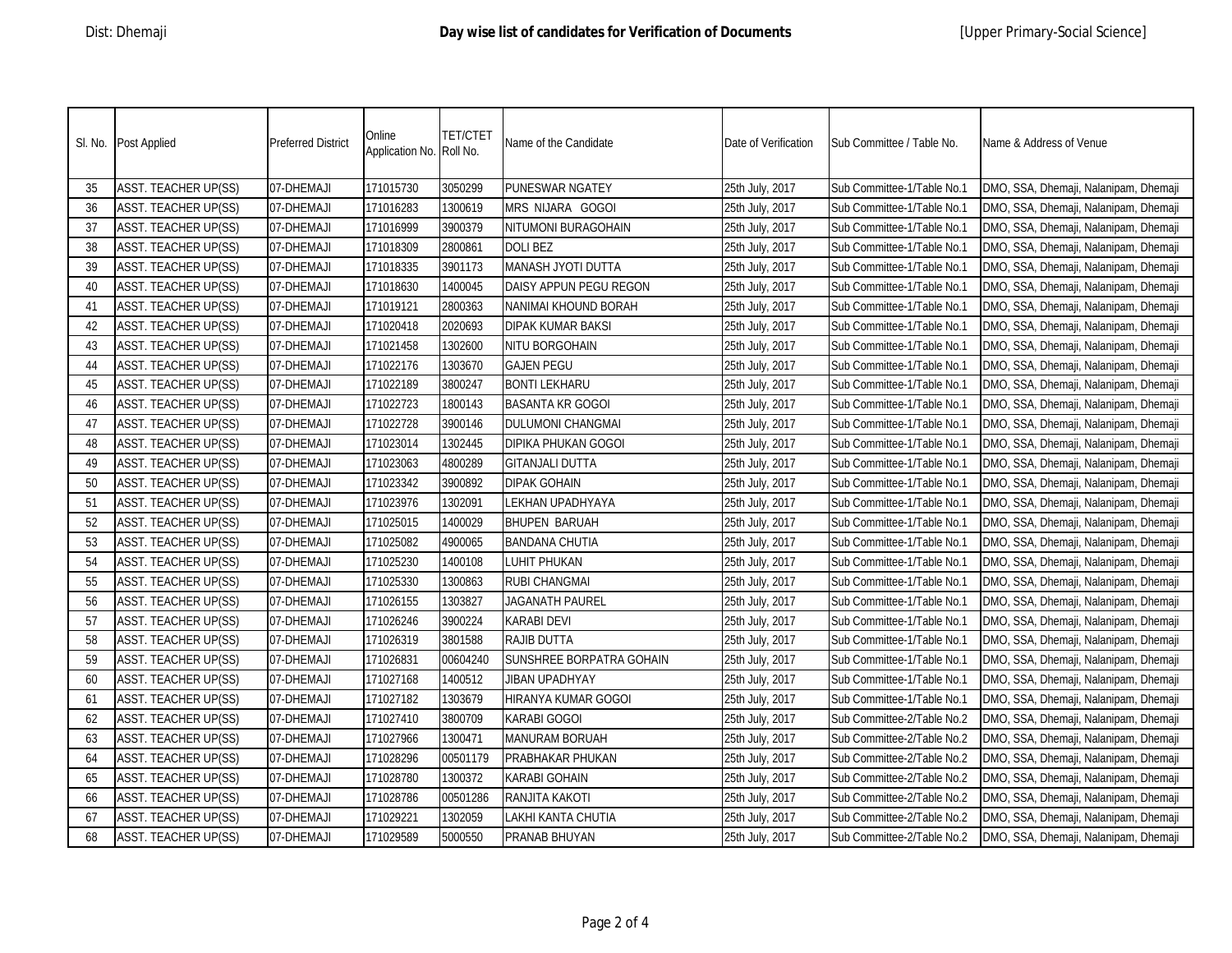|     | SI. No. Post Applied        | <b>Preferred District</b> | Online<br>Application No. Roll No. | <b>TET/CTET</b> | Name of the Candidate      | Date of Verification | Sub Committee / Table No.  | Name & Address of Venue               |
|-----|-----------------------------|---------------------------|------------------------------------|-----------------|----------------------------|----------------------|----------------------------|---------------------------------------|
| 69  | <b>ASST. TEACHER UP(SS)</b> | 07-DHEMAJI                | 171029858                          | 3001811         | LEENA GOGOI                | 25th July, 2017      | Sub Committee-2/Table No.2 | DMO, SSA, Dhemaji, Nalanipam, Dhemaji |
| 70  | <b>ASST. TEACHER UP(SS)</b> | 07-DHEMAJI                | 171030415                          | 1401003         | <b>BHUM SARANG DAIMARI</b> | 25th July, 2017      | Sub Committee-2/Table No.2 | DMO, SSA, Dhemaji, Nalanipam, Dhemaji |
| 71  | <b>ASST. TEACHER UP(SS)</b> | 07-DHEMAJI                | 171031130                          | 3900391         | PALASH BORUAH              | 25th July, 2017      | Sub Committee-2/Table No.2 | DMO, SSA, Dhemaji, Nalanipam, Dhemaji |
| 72  | <b>ASST. TEACHER UP(SS)</b> | 07-DHEMAJI                | 171031229                          | 3050295         | PROBIN DUTTA               | 25th July, 2017      | Sub Committee-2/Table No.2 | DMO, SSA, Dhemaji, Nalanipam, Dhemaji |
| 73  | ASST. TEACHER UP(SS)        | 07-DHEMAJI                | 171031321                          | 3804722         | LAKHYADHAR BURAGOHAIN      | 25th July, 2017      | Sub Committee-2/Table No.2 | DMO, SSA, Dhemaji, Nalanipam, Dhemaji |
| 74  | ASST. TEACHER UP(SS)        | 07-DHEMAJI                | 171032101                          | 3801067         | TUTU MONI BORAH            | 25th July, 2017      | Sub Committee-2/Table No.2 | DMO, SSA, Dhemaji, Nalanipam, Dhemaji |
| 75  | <b>ASST. TEACHER UP(SS)</b> | 07-DHEMAJI                | 171032425                          | 57006608        | <b>MADAN MOHAN BORAH</b>   | 25th July, 2017      | Sub Committee-2/Table No.2 | DMO, SSA, Dhemaji, Nalanipam, Dhemaji |
| 76  | <b>ASST. TEACHER UP(SS)</b> | 07-DHEMAJI                | 171032654                          | 57010790        | <b>RAMEN BORAH</b>         | 25th July, 2017      | Sub Committee-2/Table No.2 | DMO, SSA, Dhemaji, Nalanipam, Dhemaji |
| 77  | ASST. TEACHER UP(SS)        | 07-DHEMAJI                | 171032694                          | 1300673         | NILUTPAL BURAGOHAIN        | 25th July, 2017      | Sub Committee-2/Table No.2 | DMO, SSA, Dhemaji, Nalanipam, Dhemaji |
| 78  | ASST. TEACHER UP(SS)        | 07-DHEMAJI                | 171033010                          | AA036275        | DILIP KUMAR SAIKIA         | 25th July, 2017      | Sub Committee-2/Table No.2 | DMO, SSA, Dhemaji, Nalanipam, Dhemaji |
| 79  | ASST. TEACHER UP(SS)        | 07-DHEMAJI                | 171033332                          | 3800342         | DIBYA KONWAR               | 25th July, 2017      | Sub Committee-2/Table No.2 | DMO, SSA, Dhemaji, Nalanipam, Dhemaji |
| 80  | ASST. TEACHER UP(SS)        | 07-DHEMAJI                | 171033455                          | 3901651         | REKHA MONI GOGOI           | 25th July, 2017      | Sub Committee-2/Table No.2 | DMO, SSA, Dhemaji, Nalanipam, Dhemaji |
| 81  | <b>ASST. TEACHER UP(SS)</b> | 07-DHEMAJI                | 171033625                          | 2800015         | AMINA HAZARIKA             | 25th July, 2017      | Sub Committee-2/Table No.2 | DMO, SSA, Dhemaji, Nalanipam, Dhemaji |
| 82  | ASST. TEACHER UP(SS)        | 07-DHEMAJI                | 171033752                          | 3001783         | LAKHYAHIRA GOGOI           | 25th July, 2017      | Sub Committee-2/Table No.2 | DMO, SSA, Dhemaji, Nalanipam, Dhemaji |
| 83  | <b>ASST. TEACHER UP(SS)</b> | 07-DHEMAJI                | 171034311                          | 3900063         | <b>BIJIT SAIKIA</b>        | 25th July, 2017      | Sub Committee-2/Table No.2 | DMO, SSA, Dhemaji, Nalanipam, Dhemaji |
| 84  | ASST. TEACHER UP(SS)        | 07-DHEMAJI                | 171035441                          | 1400169         | <b>RAJEEV DOLEY</b>        | 25th July, 2017      | Sub Committee-2/Table No.2 | DMO, SSA, Dhemaji, Nalanipam, Dhemaji |
| 85  | <b>ASST. TEACHER UP(SS)</b> | 07-DHEMAJI                | 171035943                          | 1301572         | DHANANJAY NATH             | 25th July, 2017      | Sub Committee-2/Table No.2 | DMO, SSA, Dhemaji, Nalanipam, Dhemaji |
| 86  | <b>ASST. TEACHER UP(SS)</b> | 07-DHEMAJI                | 171036271                          | 3800141         | BHASKAR JYOTI BORUAH       | 25th July, 2017      | Sub Committee-2/Table No.2 | DMO, SSA, Dhemaji, Nalanipam, Dhemaji |
| 87  | <b>ASST. TEACHER UP(SS)</b> | 07-DHEMAJI                | 171036277                          | 1800700         | <b>JURI GOGOI</b>          | 25th July, 2017      | Sub Committee-2/Table No.2 | DMO, SSA, Dhemaji, Nalanipam, Dhemaji |
| 88  | <b>ASST. TEACHER UP(SS)</b> | 07-DHEMAJI                | 171036293                          | 5100159         | DIBYA JYOTI NEOG           | 25th July, 2017      | Sub Committee-2/Table No.2 | DMO, SSA, Dhemaji, Nalanipam, Dhemaji |
| 89  | <b>ASST. TEACHER UP(SS)</b> | 07-DHEMAJI                | 171036295                          | 3804656         | SAURAV BIKASH SAIKIA       | 25th July, 2017      | Sub Committee-2/Table No.2 | DMO, SSA, Dhemaji, Nalanipam, Dhemaji |
| 90  | <b>ASST. TEACHER UP(SS)</b> | 07-DHEMAJI                | 171036325                          | 3050133         | JUNU MONI GOGOI            | 25th July, 2017      | Sub Committee-2/Table No.2 | DMO, SSA, Dhemaji, Nalanipam, Dhemaji |
| 91  | <b>ASST. TEACHER UP(SS)</b> | 07-DHEMAJI                | 171036378                          | 3804656         | SAURAV BIKASH SAIKIA       | 25th July, 2017      | Sub Committee-2/Table No.2 | DMO, SSA, Dhemaji, Nalanipam, Dhemaji |
| 92  | <b>ASST. TEACHER UP(SS)</b> | 07-DHEMAJI                | 171036381                          | 1400221         | <b>SUBHASH MILI</b>        | 25th July, 2017      | Sub Committee-2/Table No.2 | DMO, SSA, Dhemaji, Nalanipam, Dhemaji |
| 93  | <b>ASST. TEACHER UP(SS)</b> | 07-DHEMAJI                | 171036403                          | 4403730         | <b>JITU DEKA</b>           | 25th July, 2017      | Sub Committee-2/Table No.2 | DMO, SSA, Dhemaji, Nalanipam, Dhemaji |
| 94  | <b>ASST. TEACHER UP(SS)</b> | 07-DHEMAJI                | 171036658                          | 1301308         | <b>ATUL SARMAH</b>         | 25th July, 2017      | Sub Committee-2/Table No.2 | DMO, SSA, Dhemaji, Nalanipam, Dhemaji |
| 95  | <b>ASST. TEACHER UP(SS)</b> | 07-DHEMAJI                | 171036700                          | 1400316         | <b>ANIL BASUMATARY</b>     | 25th July, 2017      | Sub Committee-2/Table No.2 | DMO, SSA, Dhemaji, Nalanipam, Dhemaji |
| 96  | <b>ASST. TEACHER UP(SS)</b> | 07-DHEMAJI                | 171036735                          | 3800158         | <b>BIDYASHREE CHANGMAI</b> | 25th July, 2017      | Sub Committee-2/Table No.2 | DMO, SSA, Dhemaji, Nalanipam, Dhemaji |
| 97  | <b>ASST. TEACHER UP(SS)</b> | 07-DHEMAJI                | 171037294                          | 5000402         | PRANJIT BORAH              | 25th July, 2017      | Sub Committee-2/Table No.2 | DMO, SSA, Dhemaji, Nalanipam, Dhemaji |
| 98  | <b>ASST. TEACHER UP(SS)</b> | 07-DHEMAJI                | 171037326                          | 3901573         | <b>RAJEN CHUTIA</b>        | 25th July, 2017      | Sub Committee-2/Table No.2 | DMO, SSA, Dhemaji, Nalanipam, Dhemaji |
| 99  | <b>ASST. TEACHER UP(SS)</b> | 07-DHEMAJI                | 171037464                          | 1300666         | NIBEDITA GOGOI             | 25th July, 2017      | Sub Committee-2/Table No.2 | DMO, SSA, Dhemaji, Nalanipam, Dhemaji |
| 100 | <b>ASST. TEACHER UP(SS)</b> | 07-DHEMAJI                | 171037565                          | 3900272         | <b>MANIK BARUAH</b>        | 25th July, 2017      | Sub Committee-2/Table No.2 | DMO, SSA, Dhemaji, Nalanipam, Dhemaji |
| 101 | <b>ASST. TEACHER UP(SS)</b> | 07-DHEMAJI                | 171037740                          | 1300501         | <b>INKUMONI BORAH</b>      | 25th July, 2017      | Sub Committee-2/Table No.2 | DMO, SSA, Dhemaji, Nalanipam, Dhemaji |
| 102 | <b>ASST. TEACHER UP(SS)</b> | 07-DHEMAJI                | 171037960                          | 0401260         | JYOTISIKHA DOWARAH         | 25th July, 2017      | Sub Committee-2/Table No.2 | DMO, SSA, Dhemaji, Nalanipam, Dhemaji |